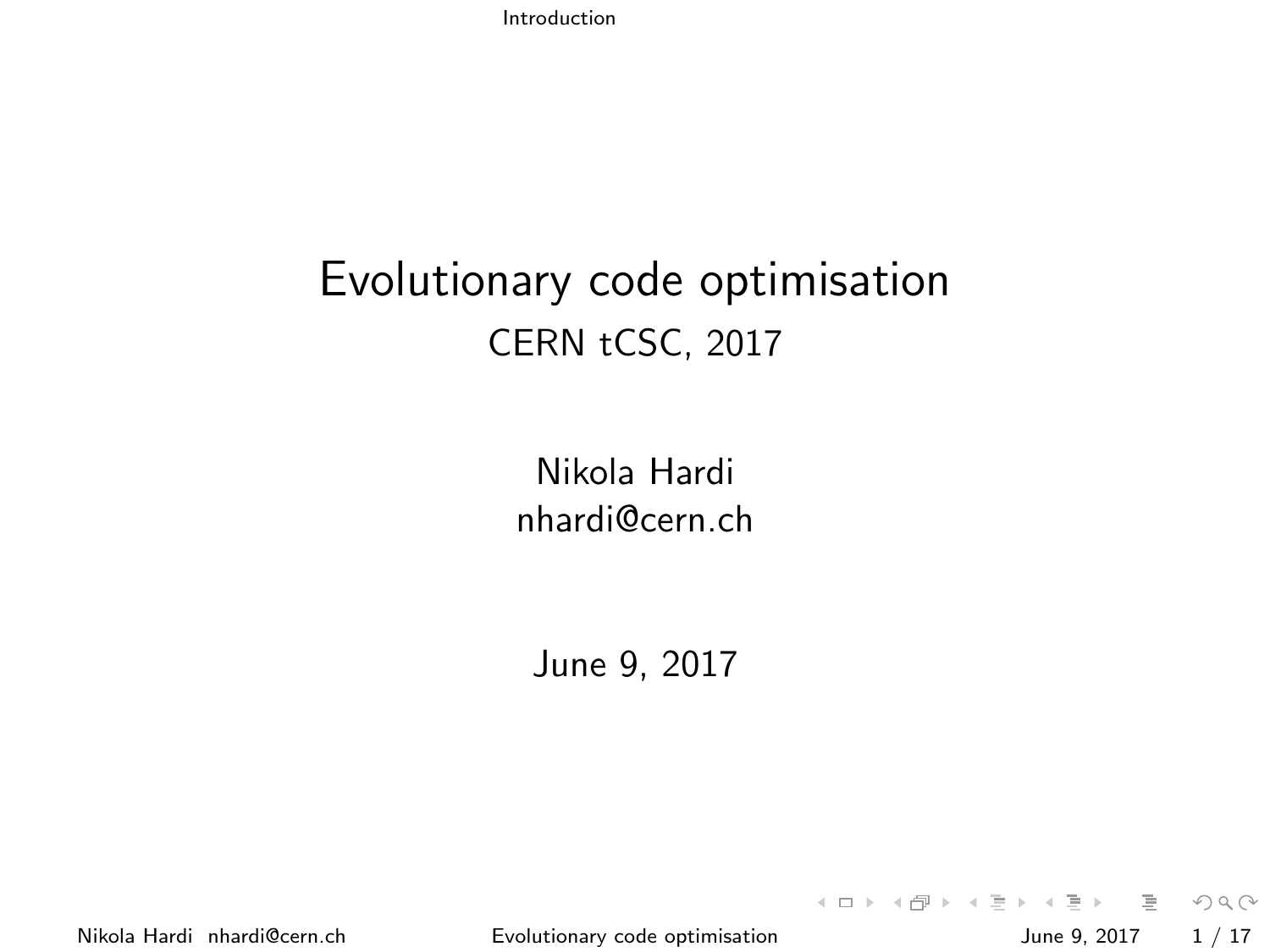[Previous and related work](#page-1-0)

# Previoius and related work

<span id="page-1-0"></span>

イロト イ押ト イミト イヨト 三 りへい Nikola Hardi [nhardi@cern.ch](mailto:nhardi@cern.ch) **[Evolutionary code optimisation](#page-0-0)** June 9, 2017 2 / 17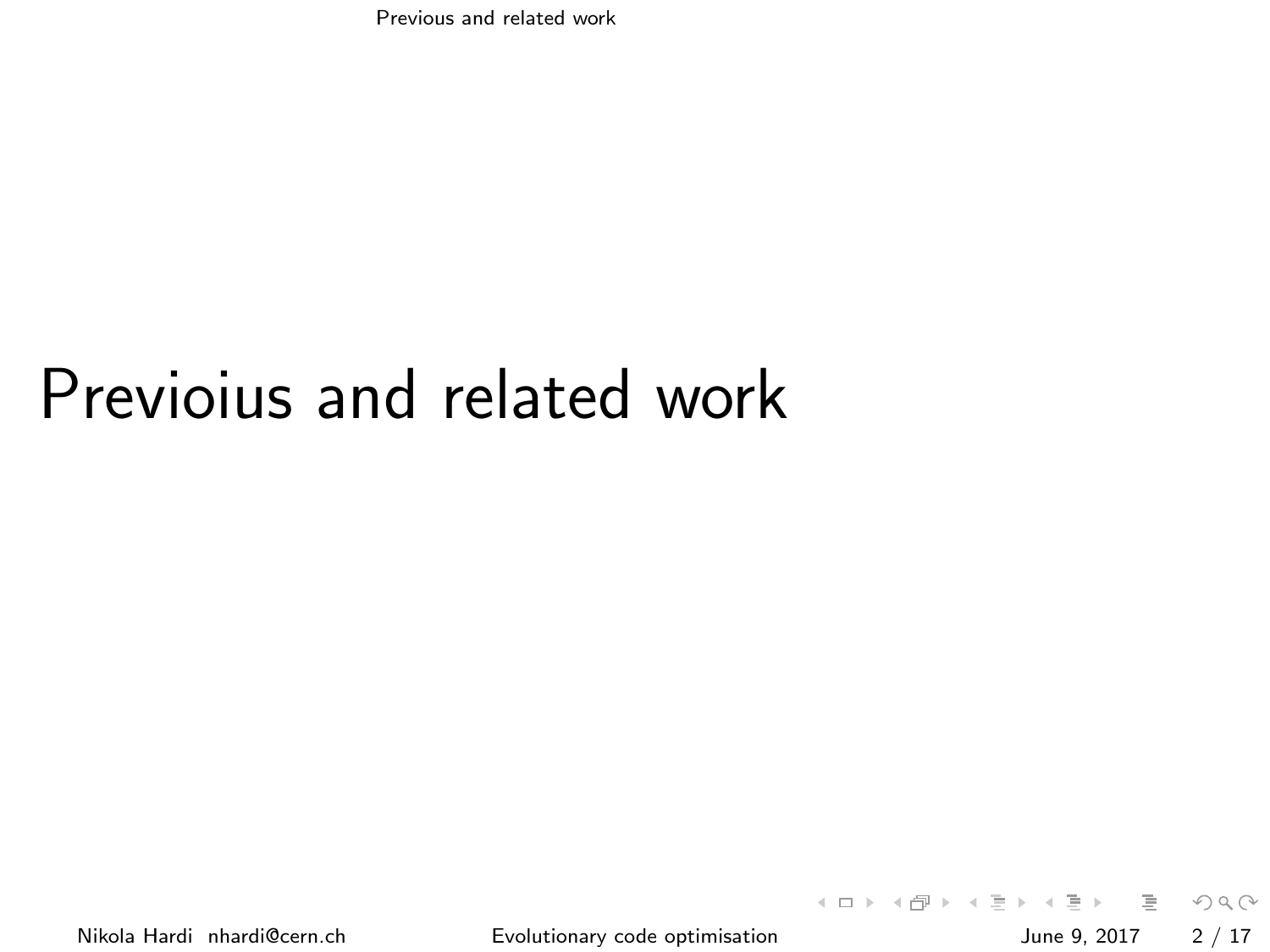#### Fortran Automatic Coding System

The purpose of section 4 is to prepare for section 5 a table of predecessors (PRED table) which enumerates the basic blocks and lists for every basic block each of the basic blocks which can be its immediate predecessor in flow, together with the absolute frequency of each such basic block link. This table is obtained by an actual "execution" of the program in Monte-Carlo fashion, in which the outcome of conditional transfers arising out of IF-type statements and computed GO TO'S is determined by a random number generator suitably weighted according to whatever FREQUENCY statements have been provided.

"Fortran Automatic Coding System", J. Backus, 1957

Nikola Hardi [nhardi@cern.ch](mailto:nhardi@cern.ch) [Evolutionary code optimisation](#page-0-0) June 9, 2017 3 / 17

<span id="page-2-0"></span> $OQ$ 

 $\mathcal{A} \otimes \mathcal{A} \rightarrow \mathcal{A} \otimes \mathcal{B} \rightarrow \mathcal{A} \otimes \mathcal{B} \rightarrow \mathcal{A} \otimes \mathcal{B} \rightarrow \mathcal{A} \otimes \mathcal{B} \rightarrow \mathcal{A} \otimes \mathcal{B} \rightarrow \mathcal{A} \otimes \mathcal{B} \rightarrow \mathcal{A} \otimes \mathcal{B} \rightarrow \mathcal{A} \otimes \mathcal{B} \rightarrow \mathcal{A} \otimes \mathcal{B} \rightarrow \mathcal{A} \otimes \mathcal{B} \rightarrow \mathcal{A} \otimes \mathcal{B} \rightarrow \mathcal{A} \otimes \mathcal{B} \$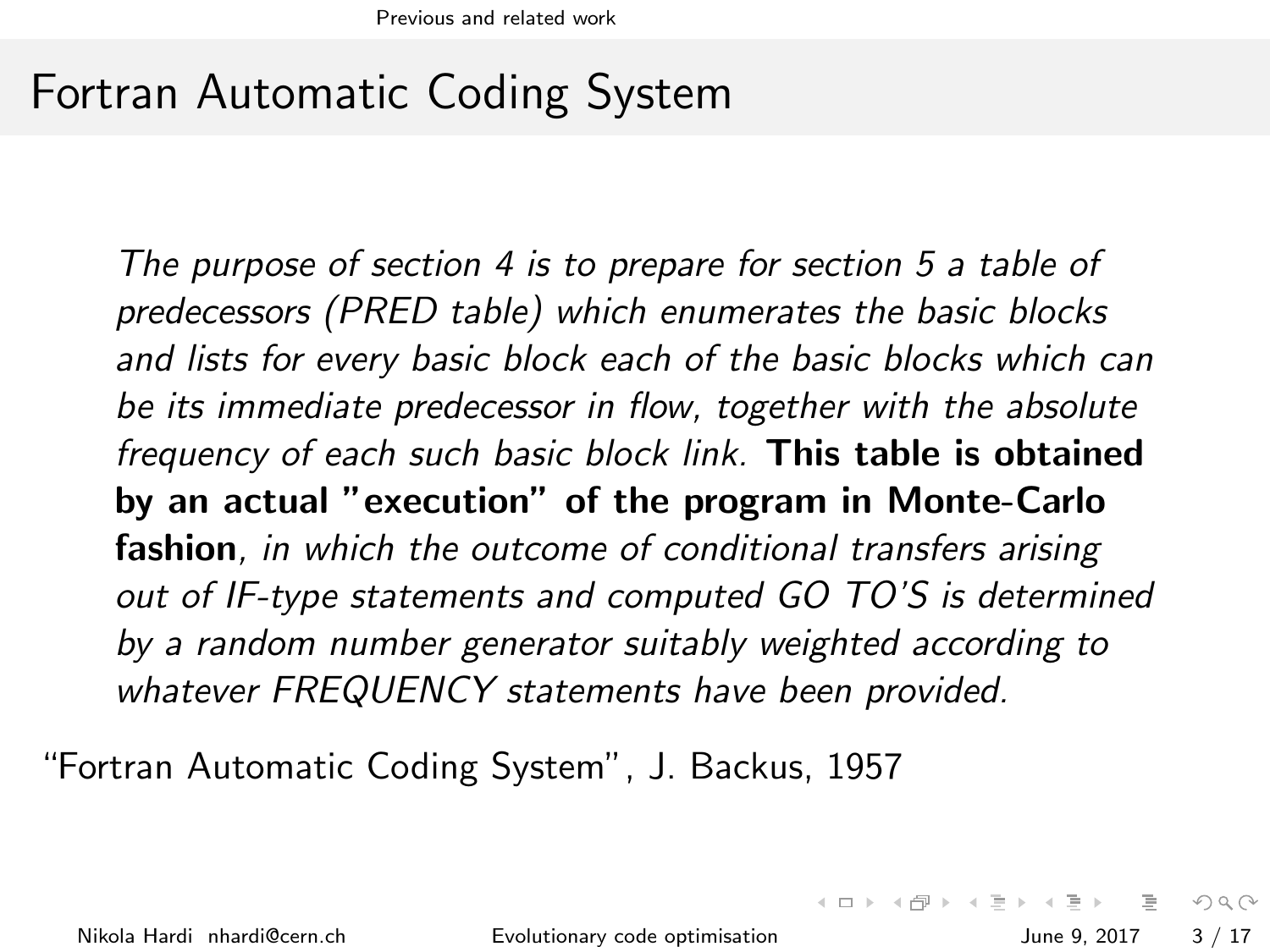### Superoptimiser

#### Given an instruction set, the superoptimizer finds the shortest program to compute a function. Startling programs have been generated, many of them engaging in convoluted bit-fiddling bearing little resemblance to the source programs which defined the functions.

"Superoptimizer - A Look at the Smallest Program", H. Massalin, 1987

<span id="page-3-0"></span>**KED KARD KED KED E YORA**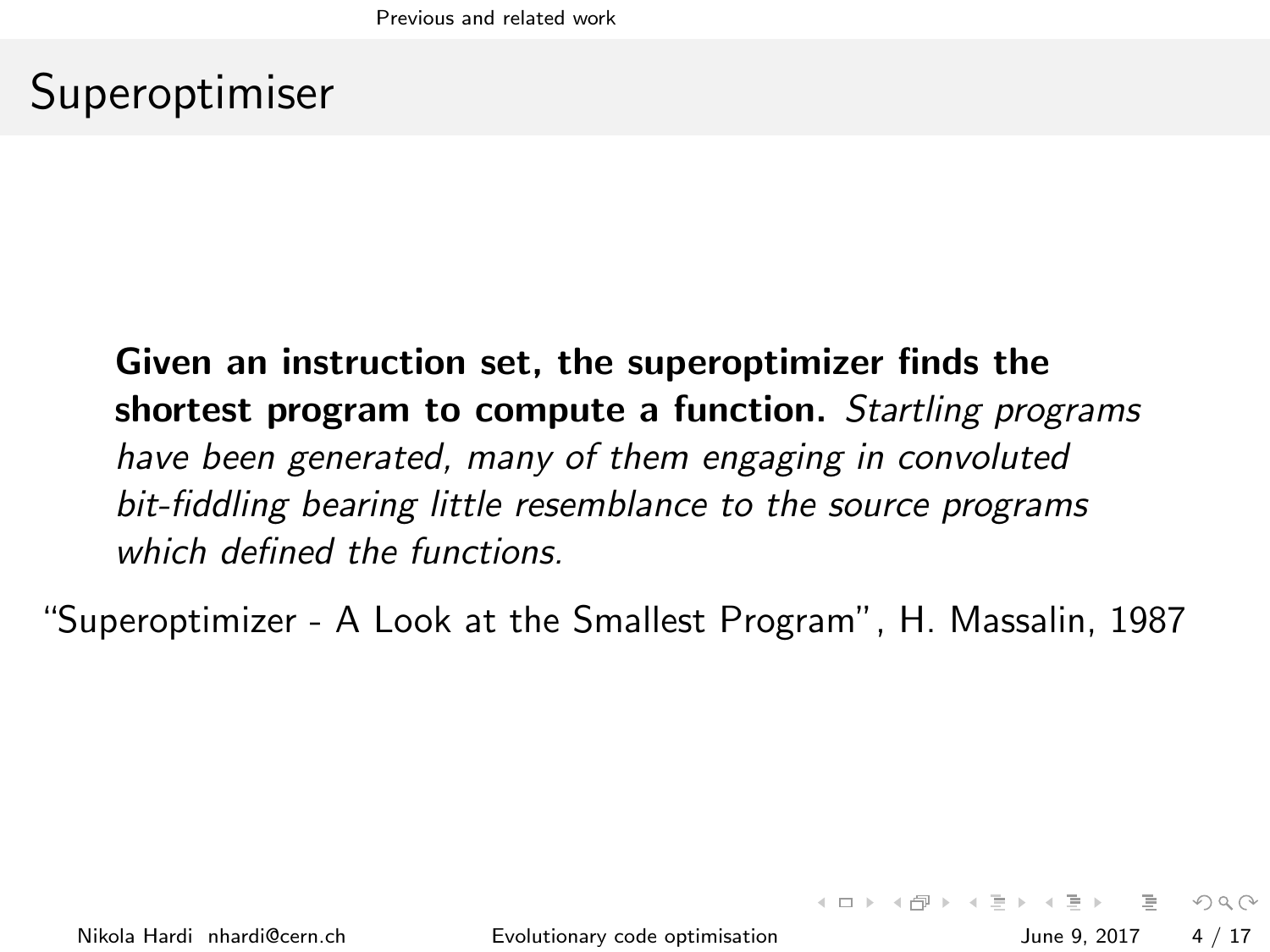### LLVM and lifelong code optimisation

While some applications have small hot spots, others spread their execution time evenly throughout the application. In order to maximize the efficiency of all of these programs, we believe that program analysis and transformation must be performed throughout the lifetime of a program. Such lifelong code optimization techniques encompass interprocedural optimizations performed at link-time (to preserve the benefits of separate compilation), machine-dependent optimizations at install time on each system, dynamic optimization at run- time, and profile-guided optimization between runs (idle time) using profile information collected from the end-user.

"LLVM: A Compilation Framework for Lifelong Program Analysis and Transformation", C. Lattner, V. Adve, 2004

Nikola Hardi [nhardi@cern.ch](mailto:nhardi@cern.ch) [Evolutionary code optimisation](#page-0-0) June 9, 2017 5 / 17

<span id="page-4-0"></span>K ロ > K @ > K 경 > K 경 > 시 경 +  $OQ$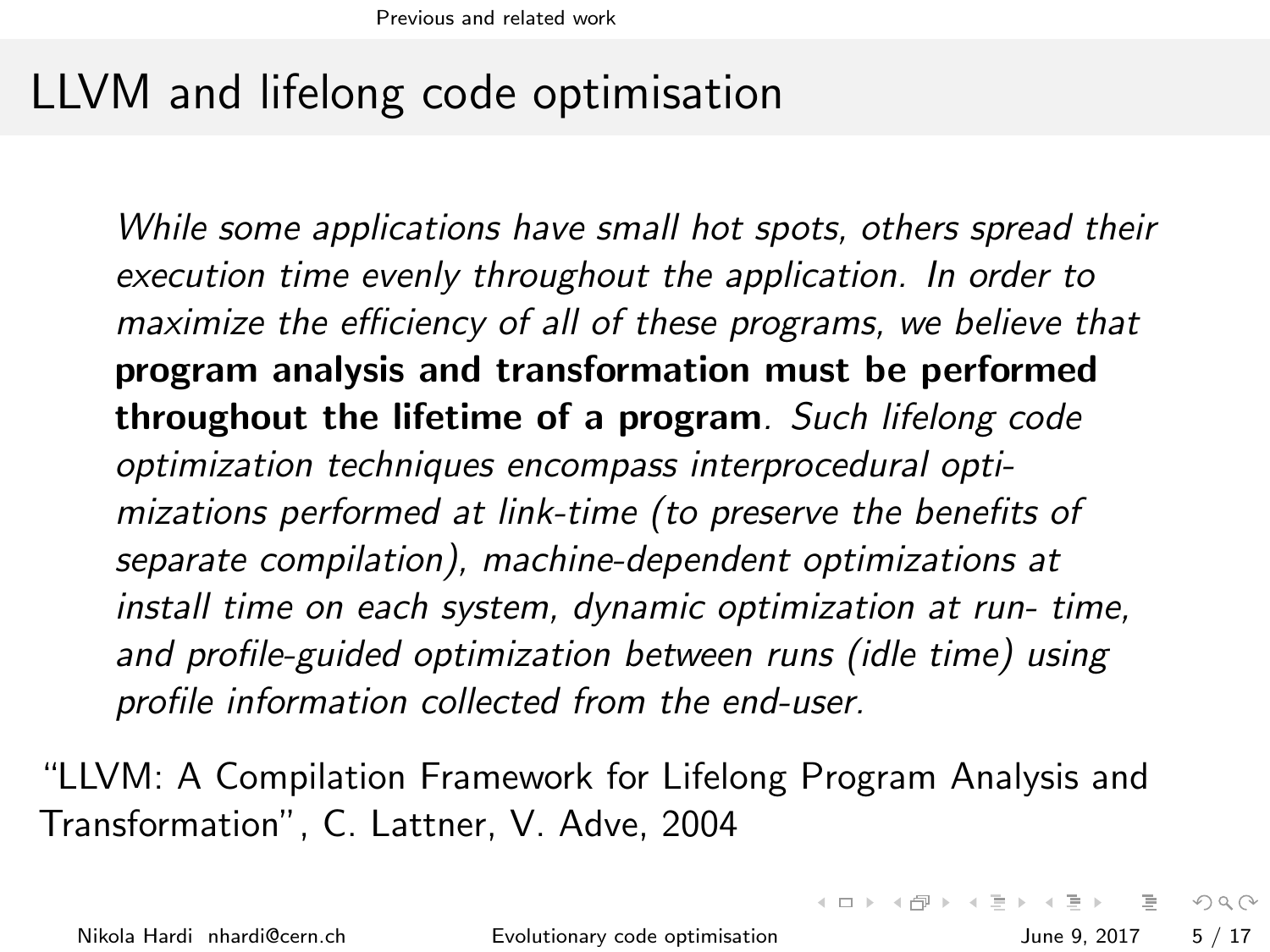# MILEPOST GCC and cTuning

MILEPOST GCC is free community-driven open-source adaptive self-tuning compiler that combines stable production-quality GCC, Interactive Compilation Interface and machine learning plugins to adapt to any given architecture and program automatically and predict profitable optimizations to improve program execution time, code size and compilation time.

"Milepost gcc: Machine learning enabled self-tuning compiler International journal of parallel programming", G. Fursin, 2011

<span id="page-5-0"></span>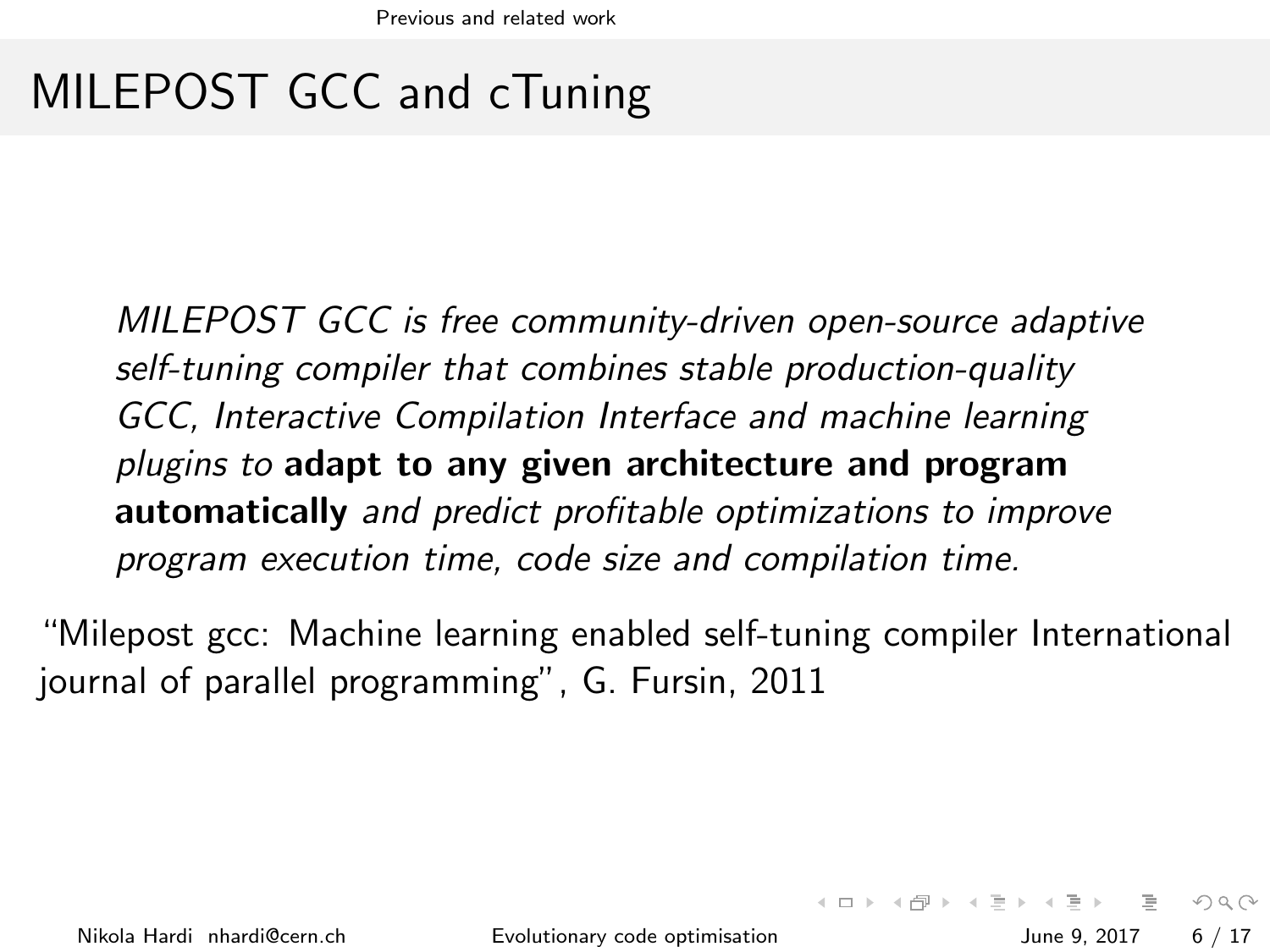# The LLVM effect

Standard compiler features

- Many frontends
- Stable IR code
- Strict optimisation passes
- Many backends

Young programming languages

- Rust
- Julia
- (Haskell)

<span id="page-6-0"></span> $\Omega$ 

 $\left\{ \begin{array}{ccc} 1 & 0 & 0 \\ 0 & 1 & 0 \end{array} \right\}$  ,  $\left\{ \begin{array}{ccc} 0 & 0 & 0 \\ 0 & 0 & 0 \end{array} \right\}$  ,  $\left\{ \begin{array}{ccc} 0 & 0 & 0 \\ 0 & 0 & 0 \end{array} \right\}$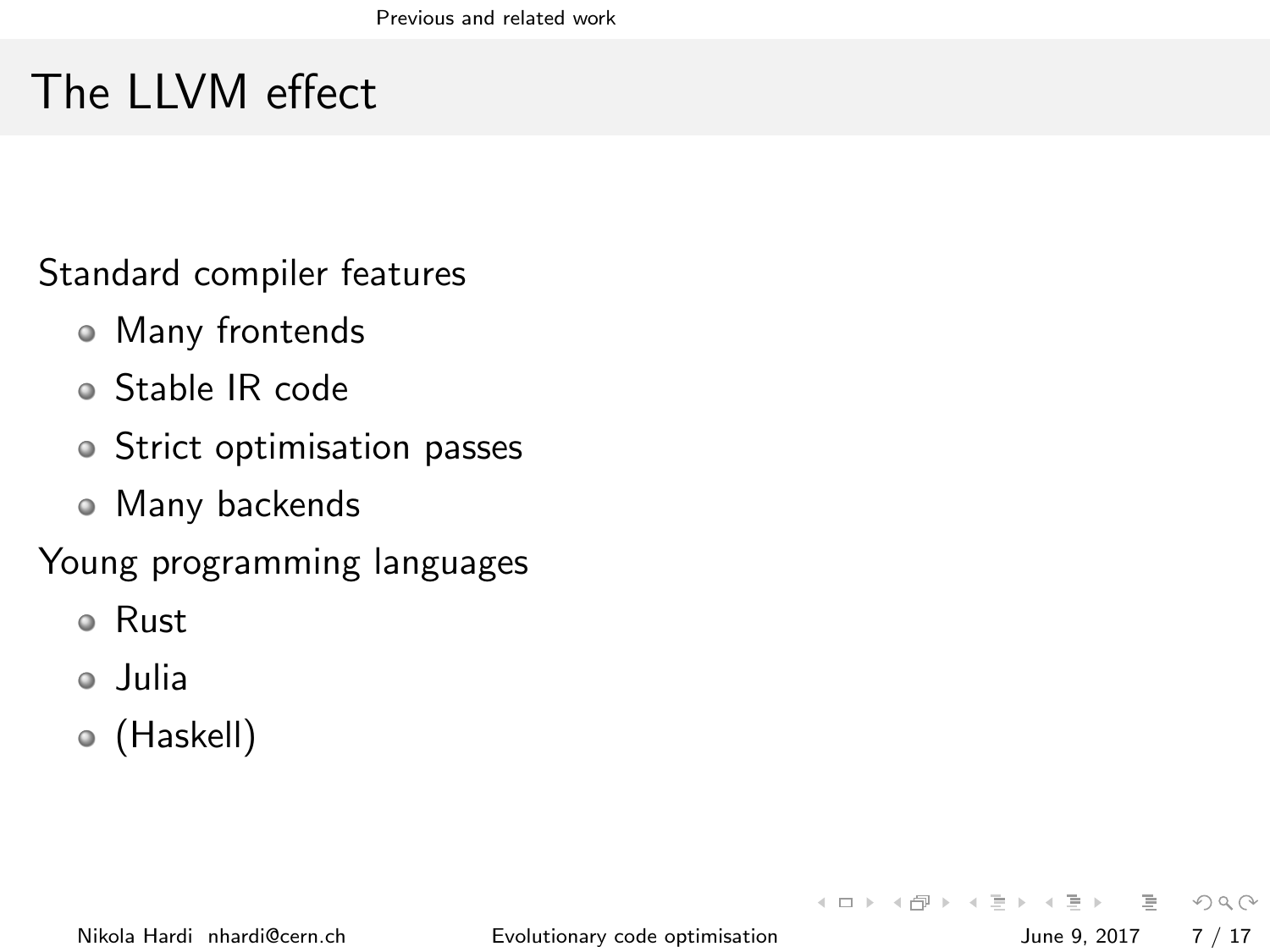[Iterative compilation](#page-7-0)

# Iterative compilation

<span id="page-7-0"></span>

 $\left\{ \begin{array}{ccc} 1 & 0 & 0 \\ 0 & 1 & 0 \end{array} \right\}$  ,  $\left\{ \begin{array}{ccc} 0 & 0 & 0 \\ 0 & 0 & 0 \end{array} \right\}$  ,  $\left\{ \begin{array}{ccc} 0 & 0 & 0 \\ 0 & 0 & 0 \end{array} \right\}$ - 2  $OQ$ Nikola Hardi [nhardi@cern.ch](mailto:nhardi@cern.ch) **[Evolutionary code optimisation](#page-0-0)** June 9, 2017 8 / 17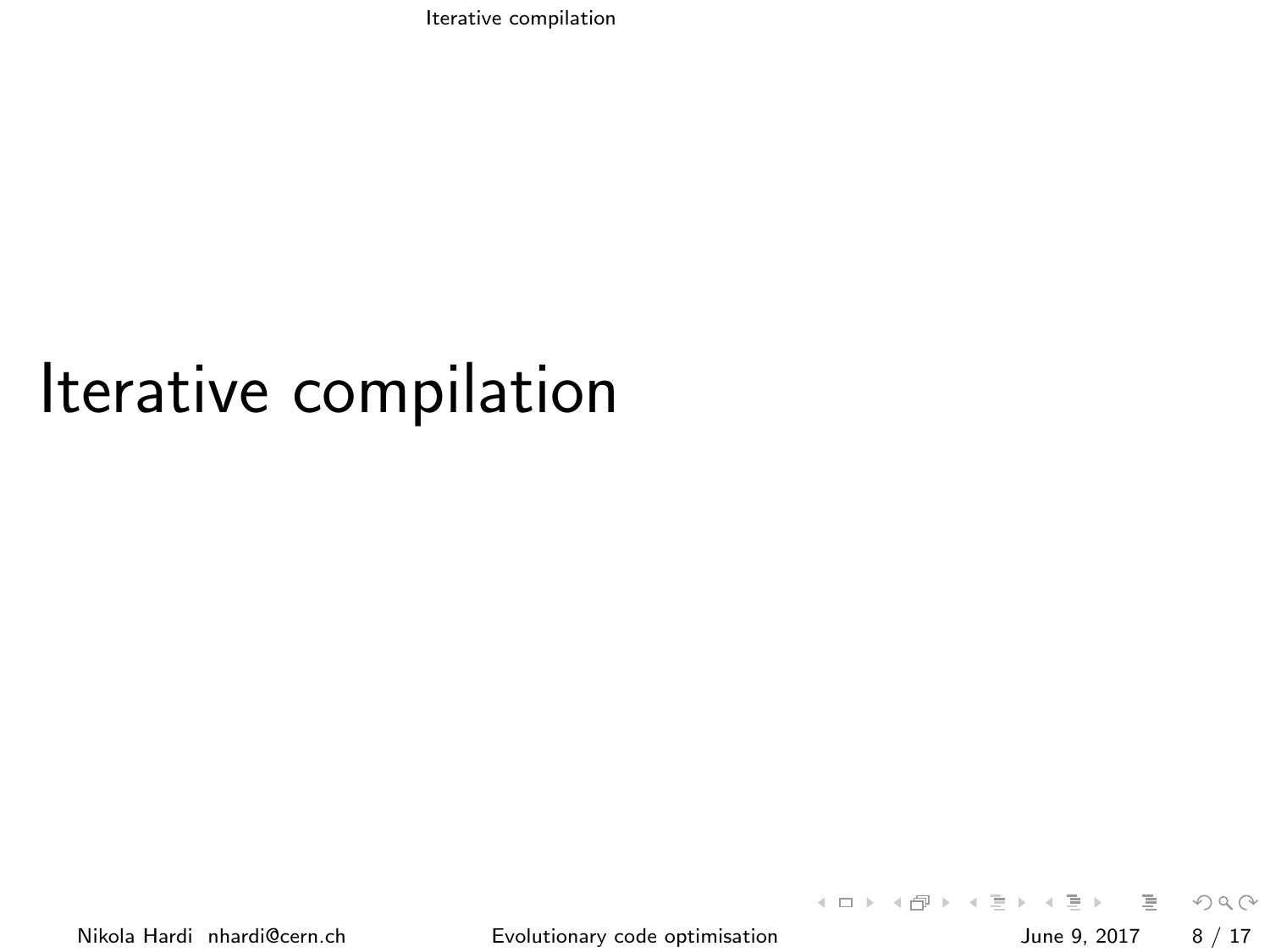## Why do we care?

Developers viewpoint

- Even few percents are important (consumer electronics)
- Computers are cheaper than paying a human

Compiler builders viewpoint

- Heuristic based decision are uncertain
- Usually impossible to generalize
- Architecture/system dependant details

<span id="page-8-0"></span> $\equiv$   $\curvearrowleft$   $\curvearrowright$ 

イロト イ母ト イヨト イヨト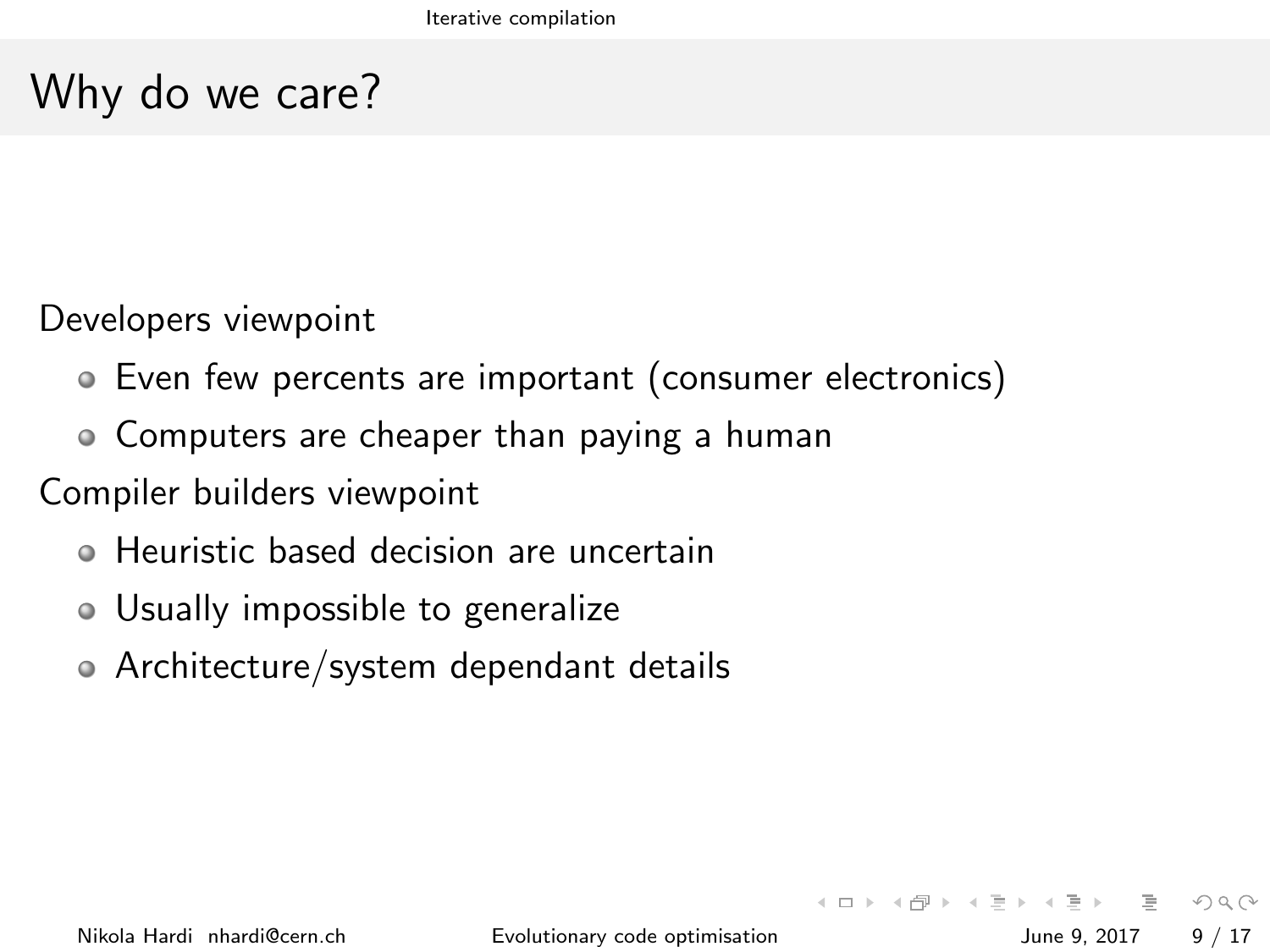#### A proposed solution

- Tweak it a bit
- Compile
- Evaluate
- Repeat

<span id="page-9-0"></span>三 りへい

イロト イ部 トイモト イモト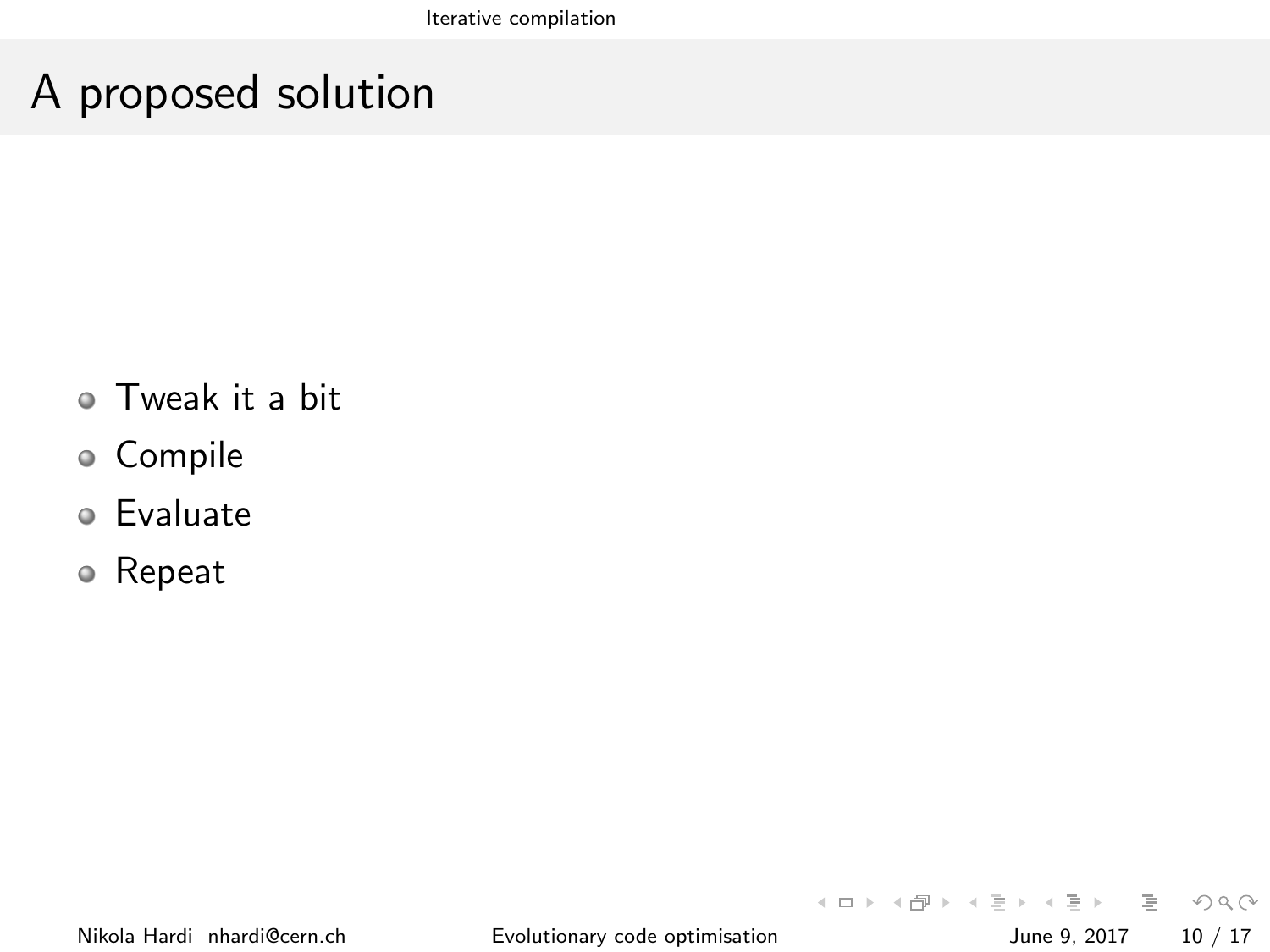#### Implementation

- Form a tree
- Each call to heuristic is a node  $\blacksquare$
- Each leaf is a compiled program
- Right child is alternative path  $\bullet$
- A path to the leaf is one iteration
- Evaluated results propagate upwards, better wins  $\bullet$
- You can flip only one decision per iteration
- Repeat

Nikola Hardi [nhardi@cern.ch](mailto:nhardi@cern.ch) [Evolutionary code optimisation](#page-0-0) June 9, 2017 11 / 17

 $\equiv$ 

<span id="page-10-0"></span> $\Omega$ 

イロト イ母ト イヨト イヨト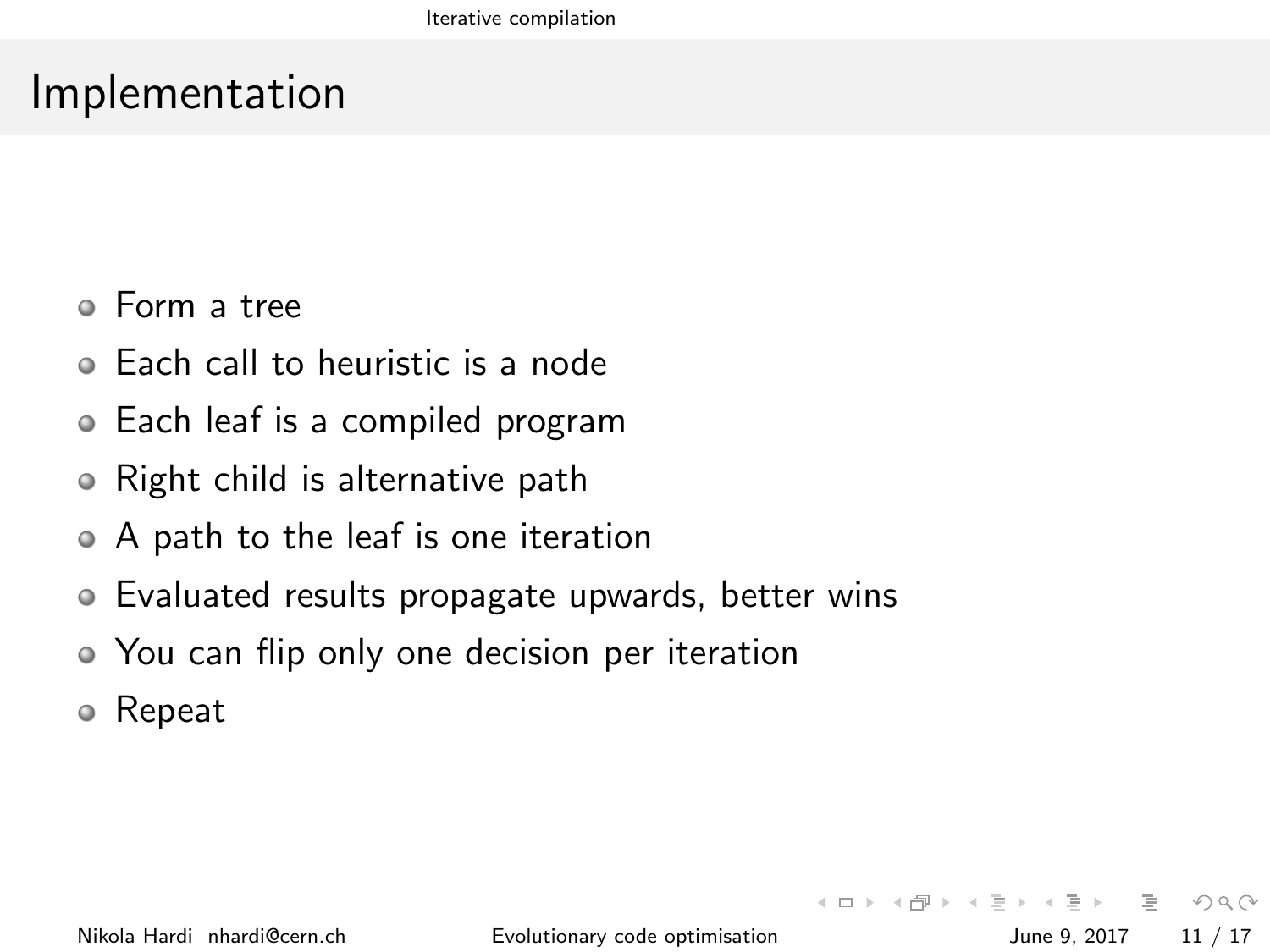[Iterative compilation](#page-11-0)



<span id="page-11-0"></span> $\mathcal{C}$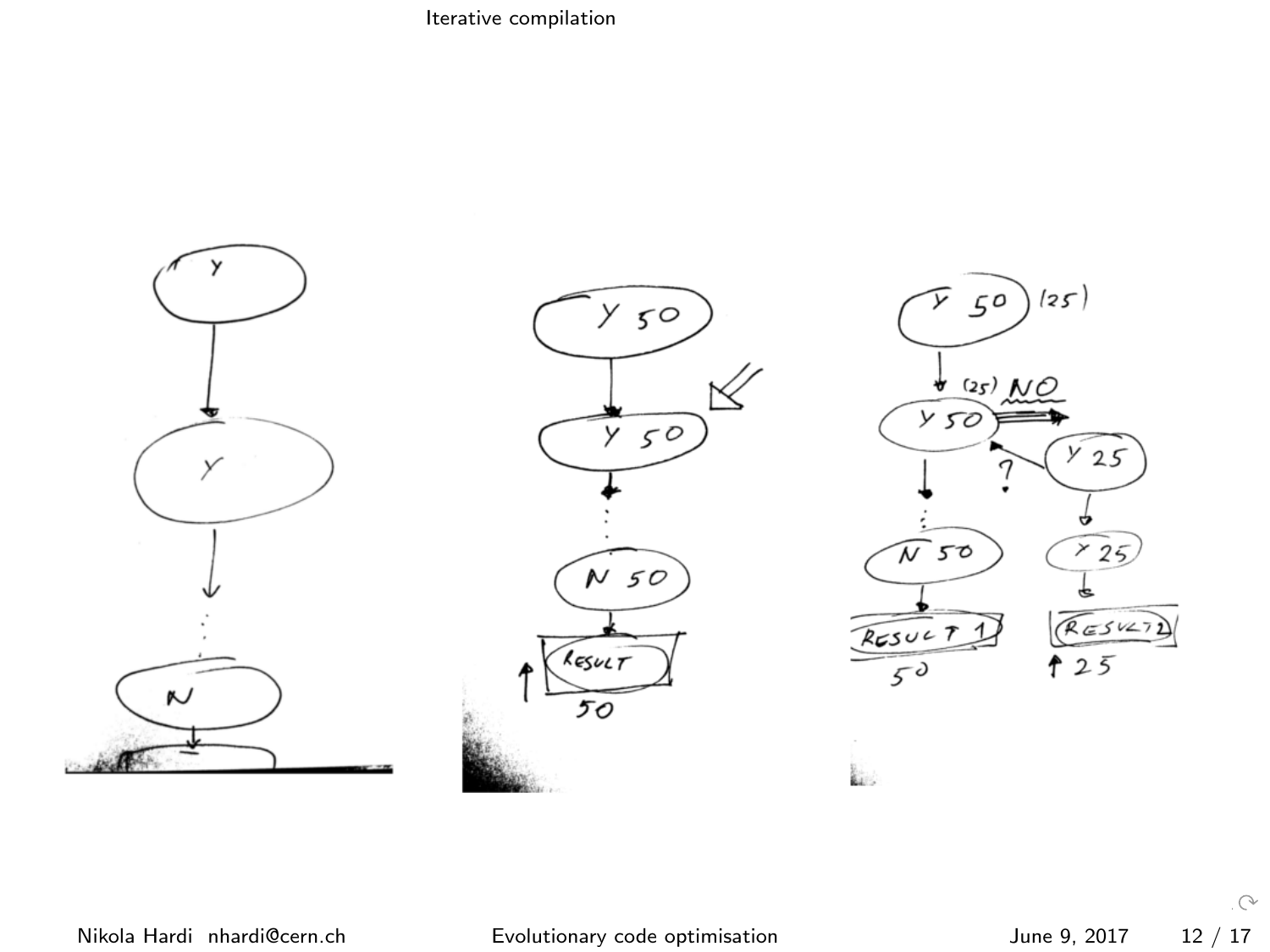#### Exploring the optimisation space

- Too big to explore completely
- Standard approaches: random walk, hill climber...
- Lots of redundant paths
- <span id="page-12-0"></span>Non-convex, non-linear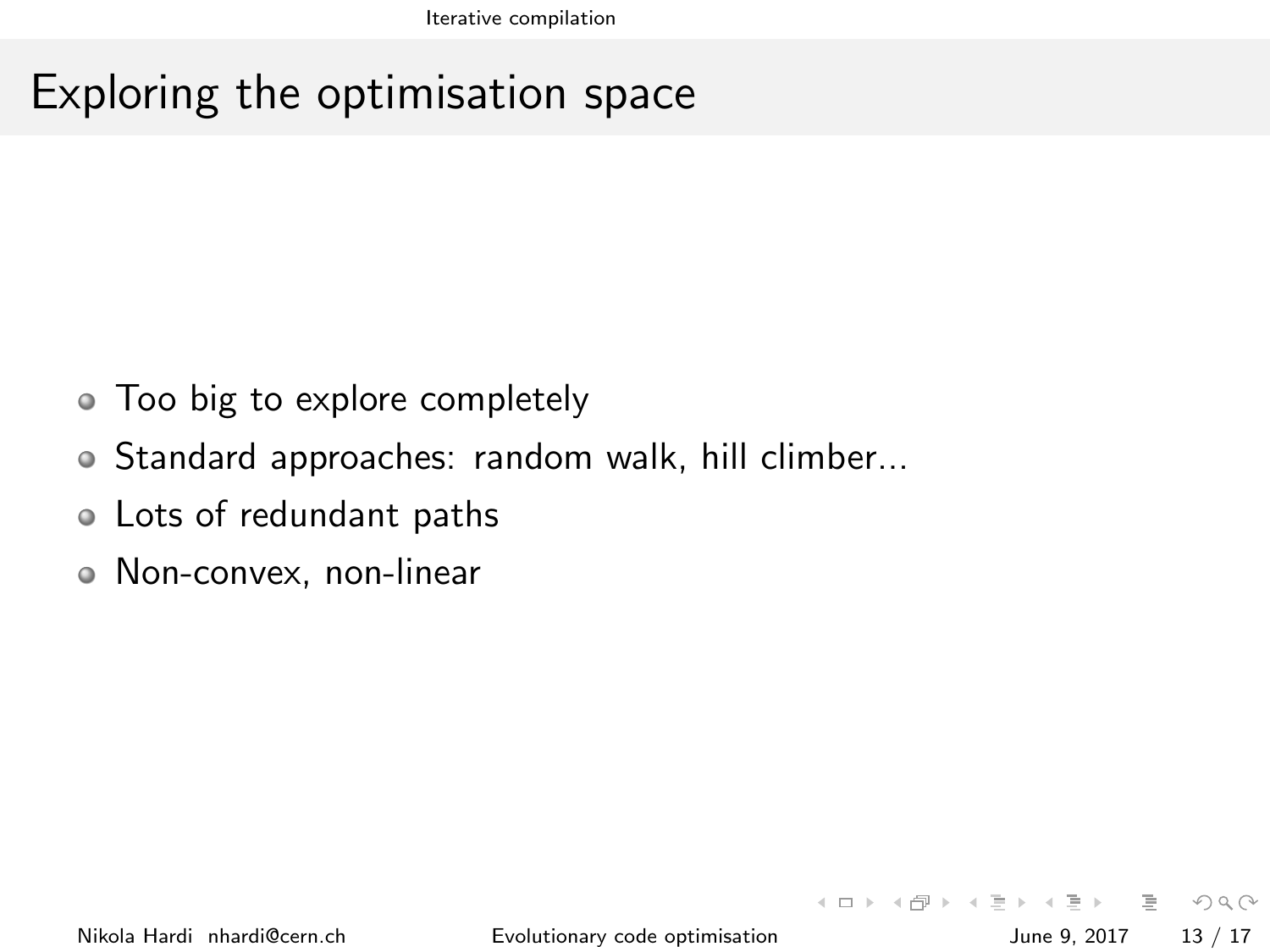### Optimising for performance

Decomposing a program

- Single entry point for program
- Single entry point for function
- Single path through a basic block
- Basic unit of measure: instructions  $\bullet$

<span id="page-13-0"></span> $\equiv$   $\circ$   $\circ$   $\sim$ 

イロト イ母ト イヨト イヨト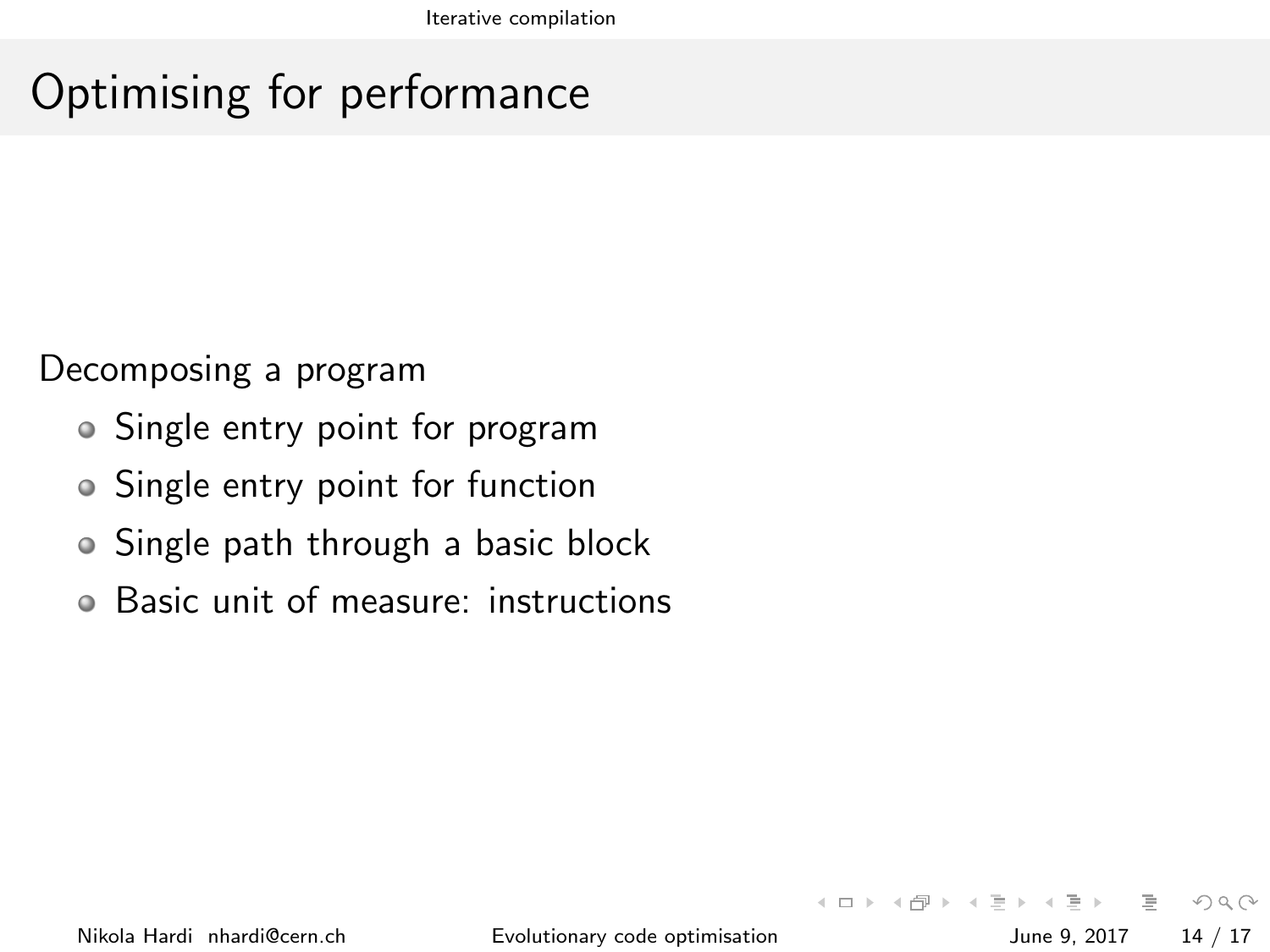### Optimising for performance

Decomposing the problem:

- Good block frequency prediction
- Good CPU model

Simplified CPU model:

<span id="page-14-0"></span>Executioin time is equal to the total number of instructions to be executed.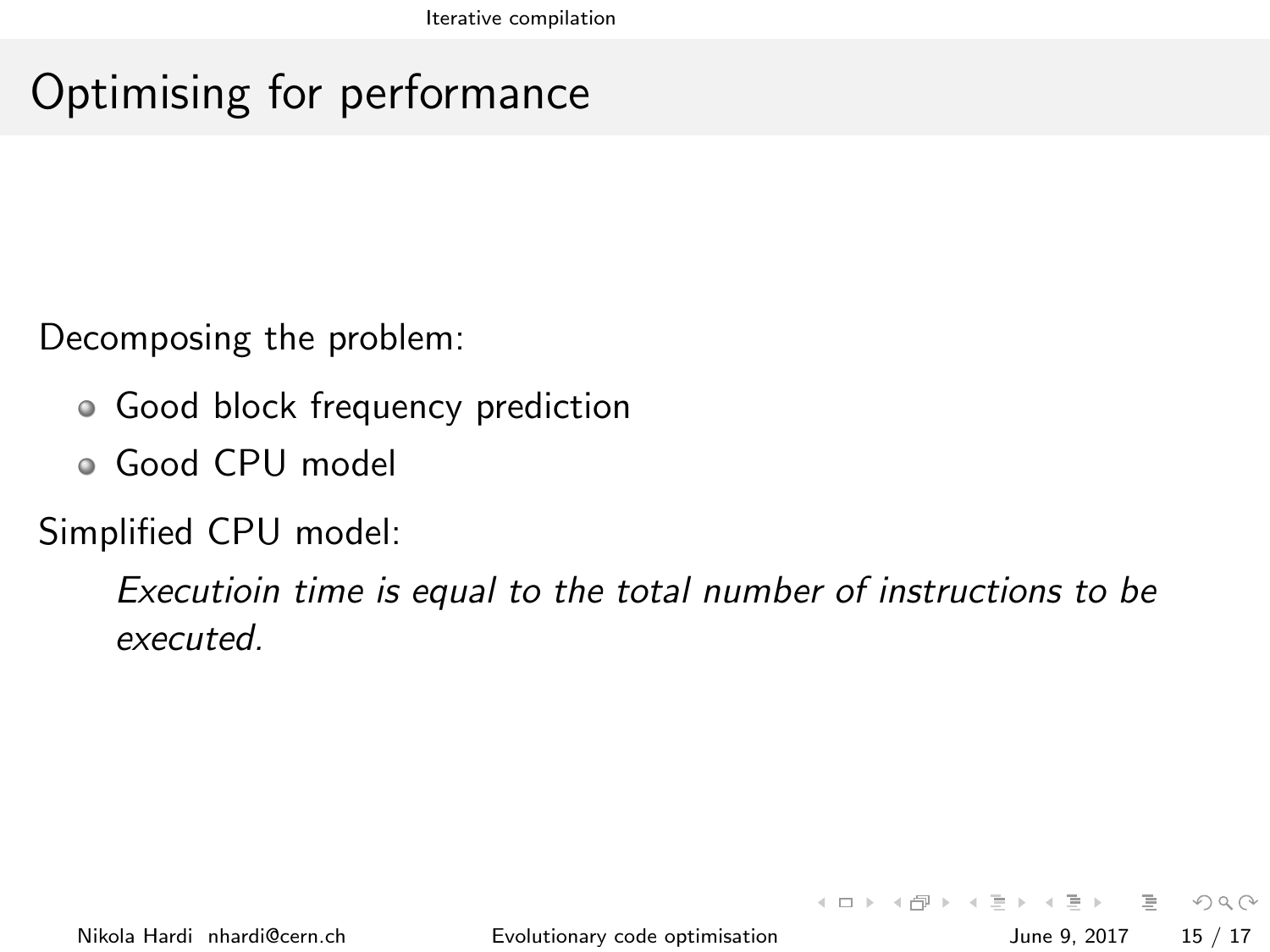#### Test setup and results

Test setup

- MIPS architecture, ImaginationTechnologies CI20
- Monitoring the PMU
- Using LLVM single source regression tests
- Evaluated for all optimisation levels  $(00-03 + 0s)$

Results

- Optimise for size: improvements 5 percents for LLVM-IC
- $\circ$  Performance prediction by static analysis: 85+ percent with LLVM BFA and M1

<span id="page-15-0"></span>**KED KARD KED KED E YORA**